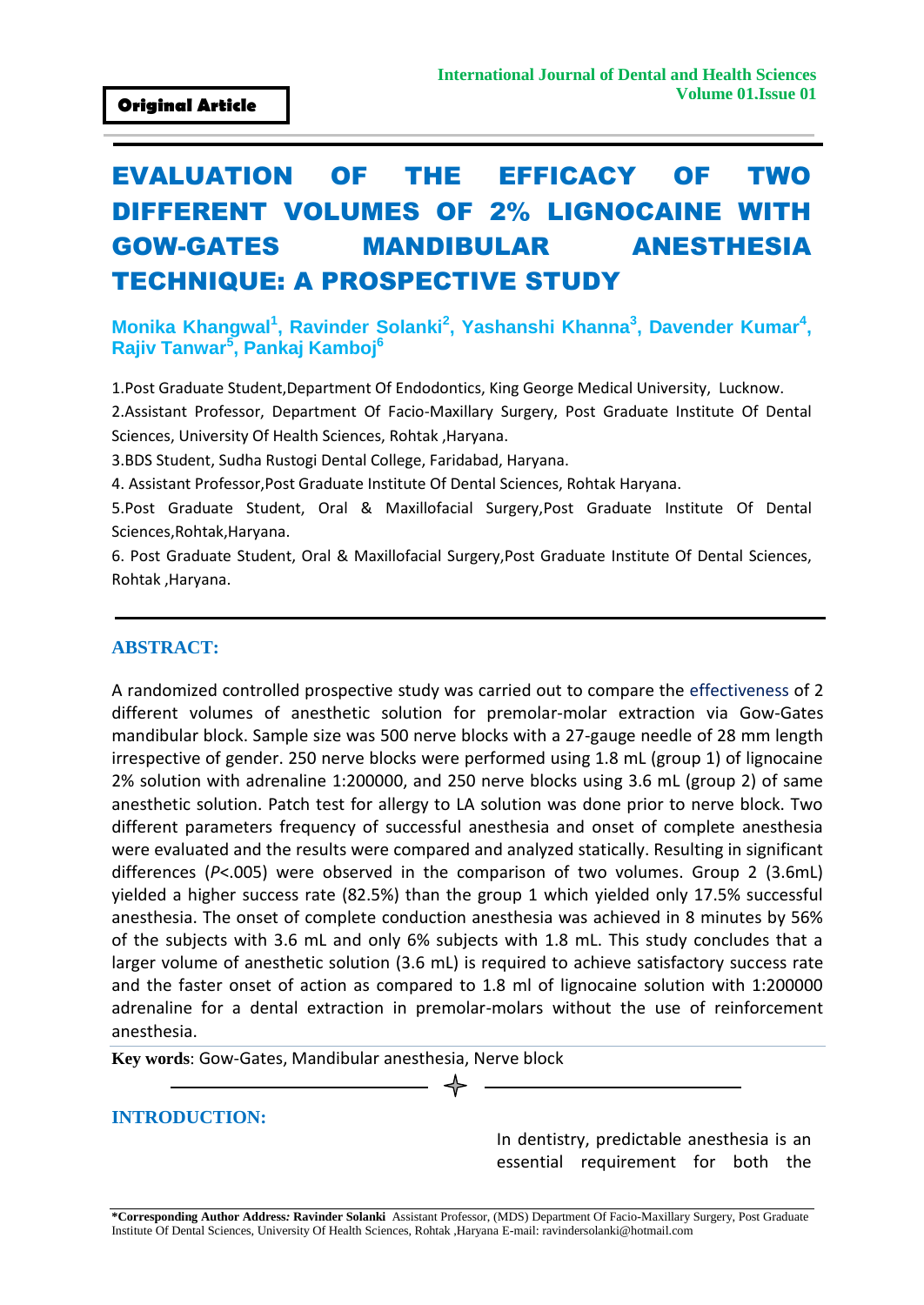patient and the dentist. The patient's opinion about his dental treatment is closely related to his previous local anesthesia experiences. The proper use of local anesthesia techniques and pain management are indispensable for successful dental treatment. The mandibular nerve block seems to be the best choice to attain successful anesthesia in mandibular molars and premolars. For achieving profound mandibular anesthesia, the techniques available are inferior alveolar nerve block, Varizani-Akinosi, and the Gow-Gates techniques. The Gow-Gates technique, in comparison to other techniques, has the highest success rates in achieving successful anesthesia approximately 99% in Gow-Gate's experienced hands. <sup>[1].</sup> This block is very close to a true mandibular nerve block, because it provides sensory anesthesia to the entire distribution of the mandibular nerve. It provides regional anesthesia to all branches of mandibular nerve at the foramen ovale. <sup>[1]</sup>

# **MATERIAL AND METHODS:**

A randomized controlled prospective study was carried out in PGIDS, Rohtak to compare the effectiveness of two different volumes of lignocaine 2% with 1:200000 adrenaline solution with Gow-Gates nerve block technique. This study is based on the experience gained from 500 patients, 300 male and 200 female, age 14 to 60 years, scheduled for simple lower molar and premolar extractions and who have given their informed consent to participate. Canines and incisors were excluded to avoid the probability of cross innervations in anterior teeth region. The patients selected were healthy patients as classified by American society of anesthesiologist (ASA I) and have never been allergic or toxic reactions to any local anesthetic agent. The patients were randomly selected in 2 groups of 250 subjects each. Patients in group 1 received 1.8 mL of lignocaine solution via Gow-Gates nerve block technique. And second group received 3.6 mL solution using the same technique. In all cases 2% lidocaine with 1:200,000 epinephrine solution, and a disposable 27-gauge 28mm needle was used.

In this study 3 time stages were designed (8, 12, and 16 minutes). At 8, 12, and 16 minutes after injection a sharp dental explorer test (sharp stimuli) was used on the buccal mucosa, lingual mucosa and in between premolars. The subject's response was recorded. Onset of complete anesthesia means the period of time required to begin a safe, painless procedure. The test procedures began 8 minutes after the injection, and if pain persisted, additionally every 4 minutes until 16 minutes after injection time. The anesthesia response was recorded as positive or negative as on VAS. Immediately after achieving a positive response for anesthesia in all 3 terminal nerve test areas, the extraction began. In this study Grade A anesthesia was considered completely satisfactory anesthesia by the patient and did not require any kind of reinforcement. Grade B was incomplete anesthesia, which required another injection for the patient. If pain appeared during the extraction before the 16 minutes after injection, additional time was allowed until the next time level (8, 12, or 16 minutes); pain appearance after 16 minutes post injection was considered Grade B category. Postoperatively, anesthesia was classified as successful anesthesia (Grade A) or unsuccessful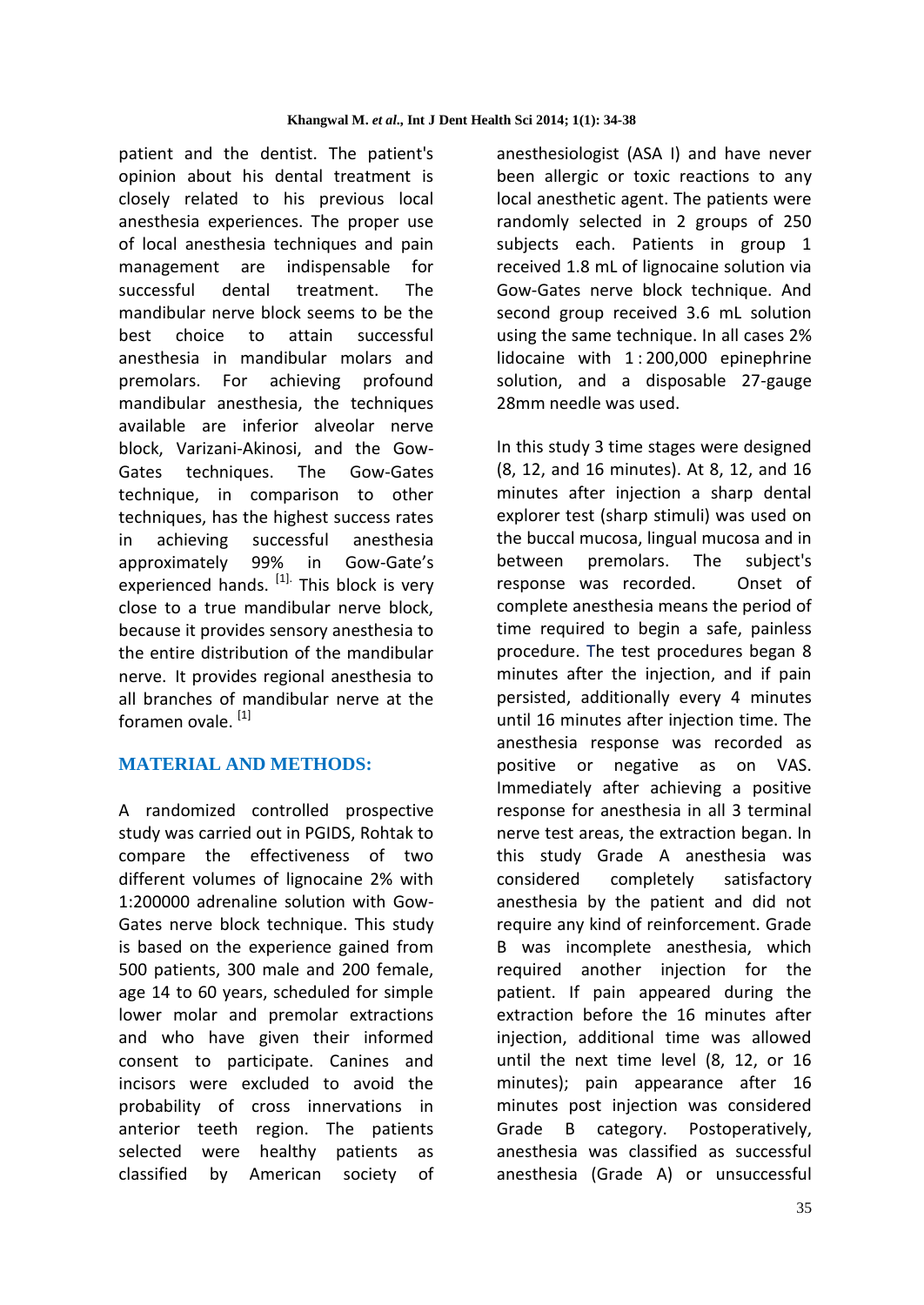anesthesia (Grade B). Results were analyzed statistically.

### **RESULT:**

In relation to anesthetic success, (17.5%) of the patients of group 1 were provided with successful anesthesia. Of the 250 patients who received 3.6 mL (group 2), resulted in 82.5% cases of successful anesthesia. The  $\chi^2$ test indicated a statistically significant difference (*P*<.005) between the first group and the second group in relation to anesthetic success. The onset of clinically adequate anesthesia was achieved in 8 minutes by 6.25% in the first group and 56% of the subjects of the second group. At 12 minutes, the second group reported onset of complete anesthesia is 62%. At 16 minutes in the second group,62% subjects confirmed onset of complete anesthesia and 6.25% of the first group. In the first group, the buccal nerve test area had the highest failure rate, 68.75% felt pain. The lingual and inferior alveolar nerve test areas both had a 56.25% failure rate. The second group had only a 12.5% failure rate for the buccal nerve test area; the lingual and inferior alveolar nerve test areas had no failure. The Kruskal-Wallis variance test was used to compare these results. Significant differences were found (*P* < .005) between the first and second group with respect to the buccal, lingual, and inferior alveolar nerve test area.

#### **DISSCUSION:**

This study was undertaken to compare the efficacy of two different volumes of lignocaine 2% with 1:200000 adrenaline with Gow-Gates technique. The majority of the patients confirmed numbness in the auriculotemporal region. The second

group achieved anesthesia in 94% of the patients 8 minutes post injection. Anesthesia in the first group was achieved in 75% of the patients. This study achieved an 82.5% incidence of complete anesthesia without the use of reinforcement injections in any nerve when using 3.6 mL of anesthetic solution. 17.5% patients in second group (3.6 mL) failed to achieve buccal anesthesia. This study considered successful anesthesia when all test areas were anesthetized (mandibular conduction anesthesia) and when the extraction procedure was intervened without pain, at maximum time of 16 minutes.

The first group achieved only 17.5% completely satisfactory anesthesia. Of this group successfully passed the explorer test, but failed during the extraction because the patients reported diffuse pain in the ramus near the gonion area. It is possible that supplemental innervation of the cervical transverse nerve gave sensory branches to the buccal periosteum. "Gow-Gates" gave various reasons to explain the small, but significant, failure rates in achieving mandibular anesthesia<sup>[2]</sup>.

Gow-Gates, with his approximately 30 years of experience, achieved a success rate of approximately 99% in his practice [3,5]. Monheim stated that the inability to diffuse throughout the large nerve trunk with an insufficient amount of anesthetic solution and concentrations to block the nerve fibers may result in inadequate local anesthesia  $[4-6]$ . Rood stated that an insufficient amount of anesthetic solution could alter an otherwise adequate nerve block. The buccal nerve is commonly blocked (75% of the time) with the Gow-Gates technique along with the other branches of the mandibular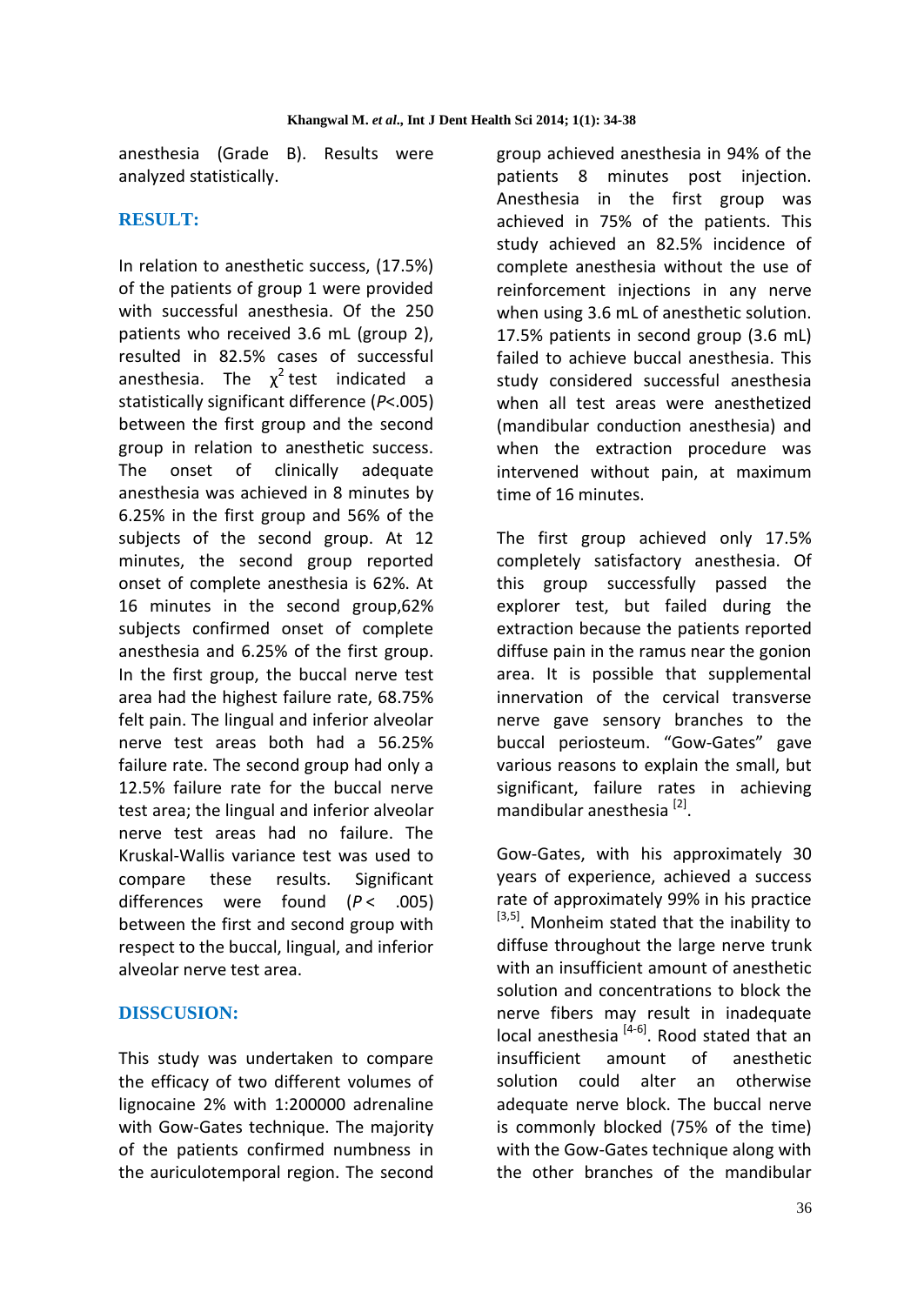division of the trigeminal nerve  $[7-9]$ . The volume of the pterygomandibular space has been estimated by Murphy and Grundy to be approximately 2 mL. From the estimated volume of the pterygomandibular space, a 2.2 mL dose would completely fill in the space and probably diffuse anteroinferiorly from the mandibular neck, which could account for consistent buccal nerve anesthesia, which they have reported [10- $12$ . Young and D'Aguiam stated that studies have shown a higher success rate of buccal nerve anesthesia when 3.0 mL of solution are used versus 1.8 mL, so a more effective diffusion appears to occur with larger volumes.

Even if signs of subjective numbness appear after 3 to 5 minutes post injection on the lip, tongue and cheek, the block sometimes was not profound enough to begin a dental procedure  $[11]$ . The possible cause may be mandibular nerve at that height is of a thicker diameter and the distance from the objective site of anesthetic solution deposition to the main mandibular nerve trunk is approximately 5 to 10 mm <sup>[12]</sup>. This is the

#### **REFERENCES:**

1. Gow-Gates G.A.E, Watson J.E. Gow-Gates mandibular block: applied anatomy and histology.Anesth Prog. 1989;36:193

2. Todorovic L, Stajcic Z, Petrovic V. Mandibular versus inferior dental anesthesia: clinical assessment of 3 different techniques. Int J Oral Maxillofac Surg. 1986;15(6):733–738.

3. Gow-Gates G.A.E. Mandibular conduction anesthesia: a new technique using extraoral landmarks. Oral Surg Oral Med Oral Pathol. 1973;36:321–328.

reason of the increased dosage of anesthetic solution in Gow-Gates nerve block technique. But it should be within maximum recommended dosage limits or there may be increased probabilities of drug toxicity.

# **CONCLUSION:**

This study concludes that a greater volume of anesthetic solution is required to achieve the successful anesthesia in Gow-Gates technique. No matter how successful the clinician judges the block to be, if any pain is perceived by the patient, the quantity in that block must be classified as failure.

The subjective results in this study in relation to numbness in the auriculotemporal region indicate that further studies are required to prove objective anesthesia but demonstrate that with this technique a clinician can regularly obtain effective anesthesia in this region.

4. Jofre J, Munzenmayer C. Design and preliminary evaluation of an extraoral Gow-Gates guiding device. Oral Surg Oral Med Oral Pathol Oral Radiol Endod. 1998;85(6):661–664.

5. Malamed S.F. The Gow-Gates mandibular block. Evaluation after 4,275 cases. Oral Surg Oral Med Oral Pathol. 1981;5:463–467.

6. Malamed S.F. Handbook of Local Anesthesia. *4th ed*. St Louis, Mo: Mosby Inc; 1997. pp. 194–195.